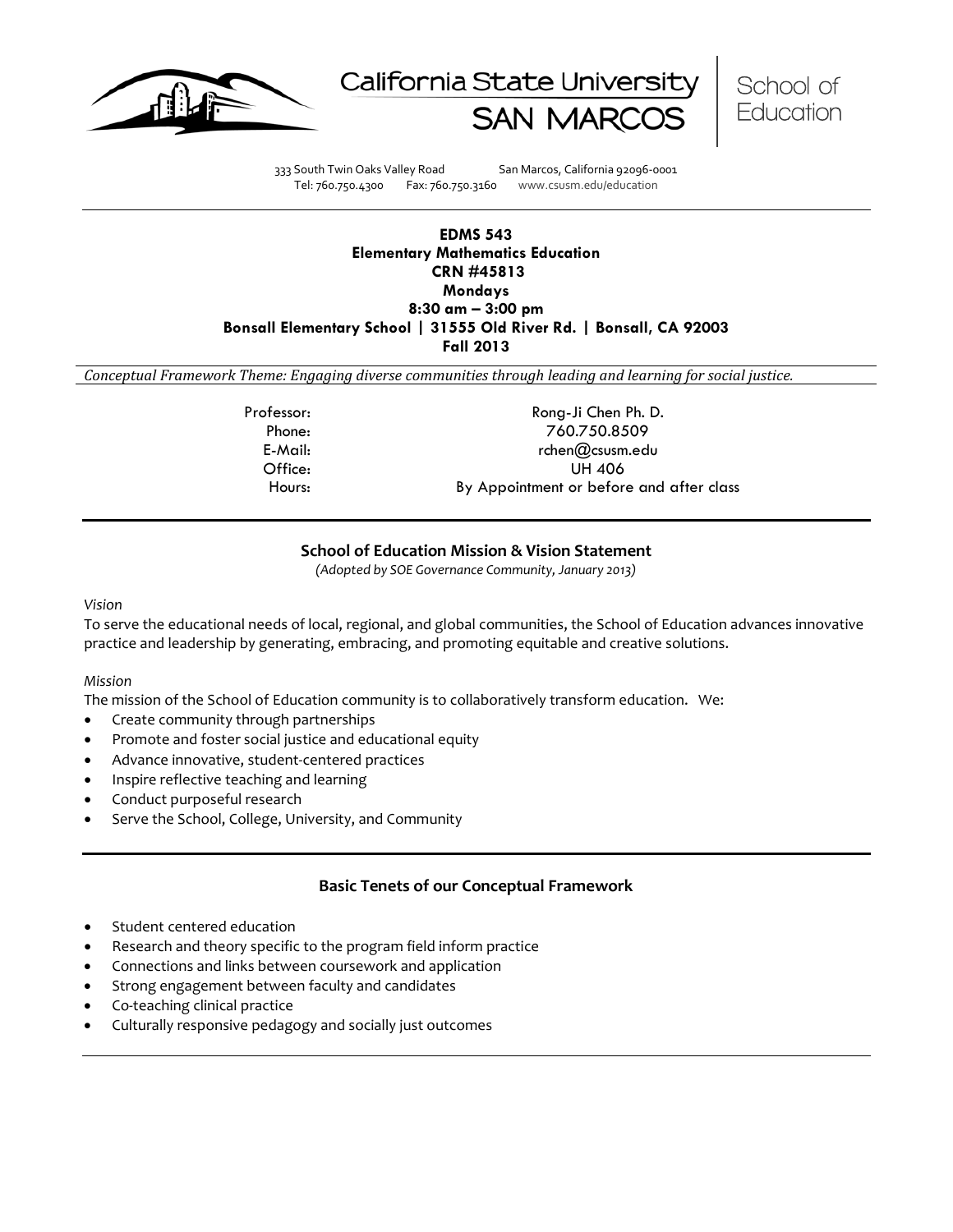## **COURSE DESCRIPTION**

Focuses on curriculum development, methods, techniques, materials, planning, organization, and assessment in various elementary school curricula, and curriculum integration in mathematics. Methods of cross—cultural language and academic development will be integrated into the course. *Requires participation/observation in the public school.* 

### **Course Prerequisites:**

Admission to the Multiple Subject Credential Program

### **Course Objectives:**

Learning to teach mathematics well is challenging and, therefore, this course is but one stage in your process of becoming a mathematics teacher. We are expected to: (a) increase our skills at listening to students and asking questions, (b) develop an understanding of children's content specific thinking, (c) develop strategies to create a classroom environment that promotes the investigation and growth of mathematical ideas and to ensure the success of all students in multi-cultural settings, (d) deepen our understanding of the mathematics taught at the elementary school level, including such topics as place value, base systems, number theory, fractions, proportions, statistics, and algebra, (e) develop an understanding of the current issues and best practices in mathematics education, (f) develop a familiarity with the NCTM standards and Common Core State Standards, (g) understand the nature, purposes, and application of mathematics assessment and its relationship with curriculum, teaching, and learning, and (h) learn to teach content specific concepts using effective and appropriate strategies, including the educational use of technology.

## **Required Texts**

- Van de Walle, J. A., Karp, K. M., & Bay-Williams, J. M. (2013). Elementary and middle school mathematics: Teaching developmentally (8th ed.). Boston: Allyn & Bacon.
- California Department of Education (2010). Common core state standards for mathematics. Sacramento, CA: Author[. http://www.cde.ca.gov/ci/cc/](http://www.cde.ca.gov/ci/cc/)
- National Council of Teachers of Mathematics (2000). Principles and standards for school mathematics. Reston, VA: Author. An overview of this document can be found a[t http://standards.nctm.org/document/index.htm](http://standards.nctm.org/document/index.htm)
- Several other readings are required and will be available for download.

#### **Recommended Texts**

- Burns, M. (2007). About teaching mathematics: A K-8 resource (3rd Ed.). Sausalito, CA: Math Solutions Publications.
- Camii, C., & Housman, L. B. (1999). Young children reinvent arithmetic: Implications of Piaget's theory (2nd Ed.). New York: Teachers College Press.
- Carpenter, T. P., Fennema, E., Franke, M. L., Levi, L., & Empson, S. B. (1999). Children's mathematics: Cognitively guided instruction. Portsmouth, NH: Heinemann.
- Carpenter, T. P., Franke, M. L., & Levi, L. (2003). Thinking mathematically: Integrating arithmetic & algebra in elementary school. Portsmouth, NH: Heinemann.
- Empson, S. B., & Levi, L. (2011). Extending children's mathematics: Fractions and decimals. Portsmouth, NH: Heinemann.
- Lampert, M. (2001). Teaching problems and the problems of teaching. New Haven, CT: Yale University Press.
- Small, M. (2012). Good questions: Great ways to differentiate mathematics instruction (2nd Ed.). New York: Teachers College Press.
- NCTM's professional journal: Teaching Children Mathematics, se[e http://www.nctm.org/publications/toc.aspx?jrnl=tcm](http://www.nctm.org/publications/toc.aspx?jrnl=tcm)

#### **Authorization to Teach English Learners**

This credential program has been specifically designed to prepare teachers for the diversity of languages often encountered in California public school classrooms. The authorization to teach English learners is met through the infusion of content and experiences within the credential program, as well as additional coursework. Students successfully completing this program receive a credential with authorization to teach English learners. *(Approved by CCTC in SB 2042 Program Standards, August 02)*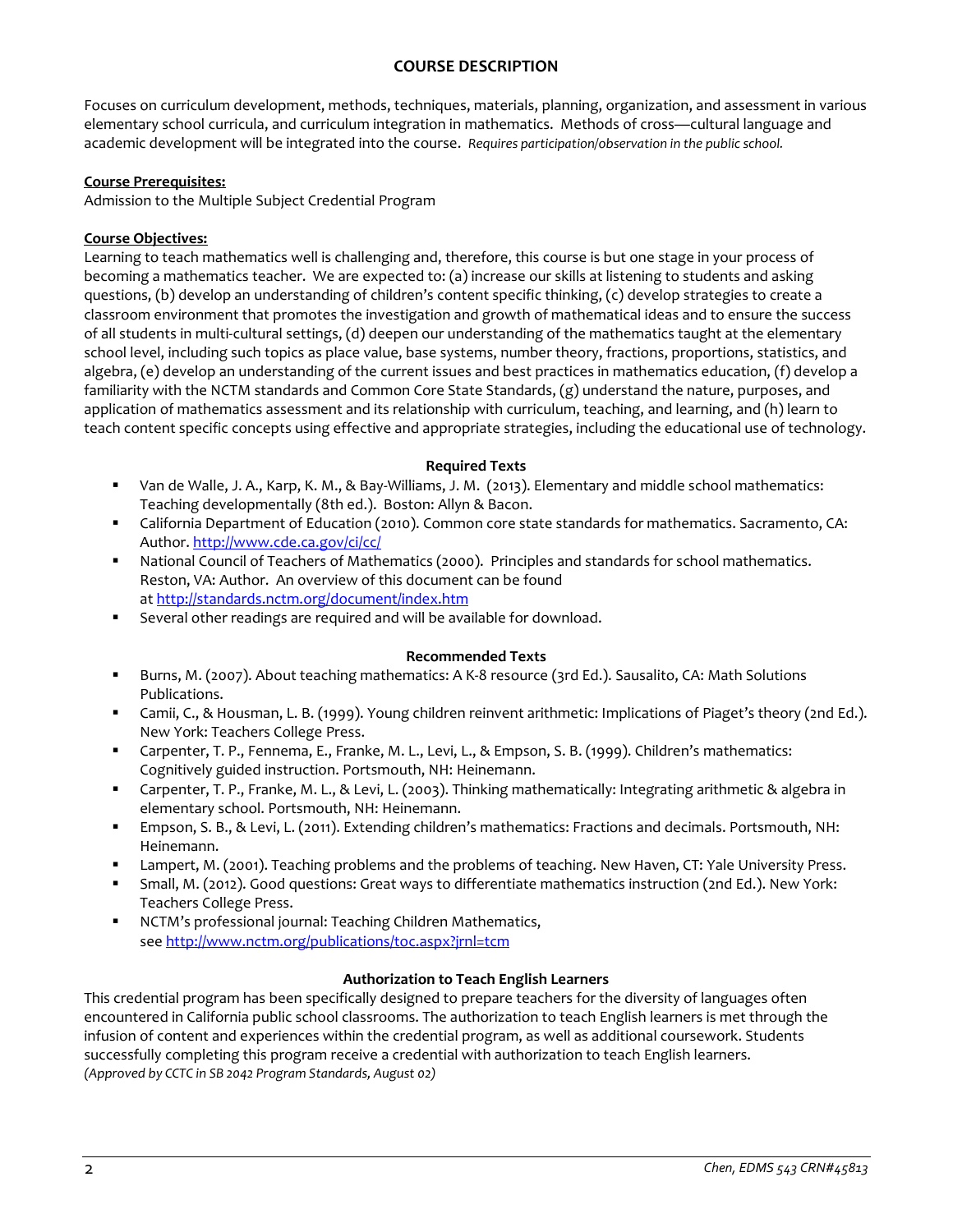## **STUDENT LEARNING OUTCOMES**

## **Teacher Performance Expectation (TPE) Competencies**

The course objectives, assignments, and assessments have been aligned with the CTC standards for Multiple Subject Credential. This course is designed to help teachers seeking a California teaching credential to develop the skills, knowledge, and attitudes necessary to assist schools and district in implementing effective programs for all students. The successful candidate will be able to merge theory and practice in order to realize a comprehensive and extensive educational program for all students. Primary emphases:

- TPE 1a-Subject Specific Pedagogical Skills for MS Teaching (Mathematics)
- TPE 2-Monitoring Student Learning During Instruction

### **California Teacher Performance Assessment (CalTPA)**

Beginning July 1, 2008 all California credential candidates must successfully complete a state-approved system of teacher performance assessment (TPA), to be embedded in the credential program of preparation. At CSUSM this assessment system is called the CalTPA or the TPA for short.

To assist your successful completion of the TPA, a series of informational seminars are offered over the course of the program. TPA related questions and logistical concerns are to be addressed during the seminars. Your attendance to TPA seminars will greatly contribute to your success on the assessment.

Additionally, SoE classes use common pedagogical language, lesson plans (lesson designs), and unit plans (unit designs) in order to support and ensure your success on the TPA and more importantly in your credential program.

The CalTPA Candidate Handbook, TPA seminar schedule, and other TPA support materials can be found on the SoE website[: http://www.csusm.edu/education/CalTPA/ProgramMaterialsTPA.html](http://www.csusm.edu/education/CalTPA/ProgramMaterialsTPA.html)

#### **Assessment of Professional Dispositions**

Assessing a candidate's dispositions within a professional preparation program is recognition that teaching and working with learners of all ages requires not only specific content knowledge and pedagogical skills, but positive attitudes about multiple dimensions of the profession. The School of Education has identified six dispositions – social justice and equity, collaboration, critical thinking, professional ethics, reflective teaching and learning, and life-long learning—and developed an assessment rubric. For each dispositional element, there are three levels of performance *unacceptable*, *initial target*, and *advanced target*. The description and rubric for the three levels of performance offer measurable behaviors and examples.

The assessment is designed to provide candidates with ongoing feedback for their growth in professional dispositions and includes a self-assessment by the candidate. The dispositions and rubric are presented, explained and assessed in one or more designated courses in each program as well as in clinical practice. Based upon assessment feedback candidates will compose a reflection that becomes part of the candidate's Teaching Performance Expectation portfolio. Candidates are expected to meet the level of *initial target* during the program.

#### **School of Education Attendance Policy**

Due to the dynamic and interactive nature of courses in the School of Education, all students are expected to attend all classes and participate actively. At a minimum, students must attend more than 80% of class time, or s/he may not receive a passing grade for the course at the discretion of the instructor. Individual instructors may adopt more stringent attendance requirements. Should the student have extenuating circumstances, s/he should contact the instructor as soon as possible. *(Adopted by the COE Governance Community, December, 1997).*

**This course:** Teacher education is a professional preparation program. Therefore, candidates missing more than one class session cannot earn an A or A-. Candidates missing more than two class sessions cannot earn a B or B+. Candidates missing more than three classes cannot earn a C+. Arriving late or leaving early by more than 20 minutes counts as an absence. Notifying the instructor does not constitute an excuse. All assignments must be turned in on due date even in case of an absence.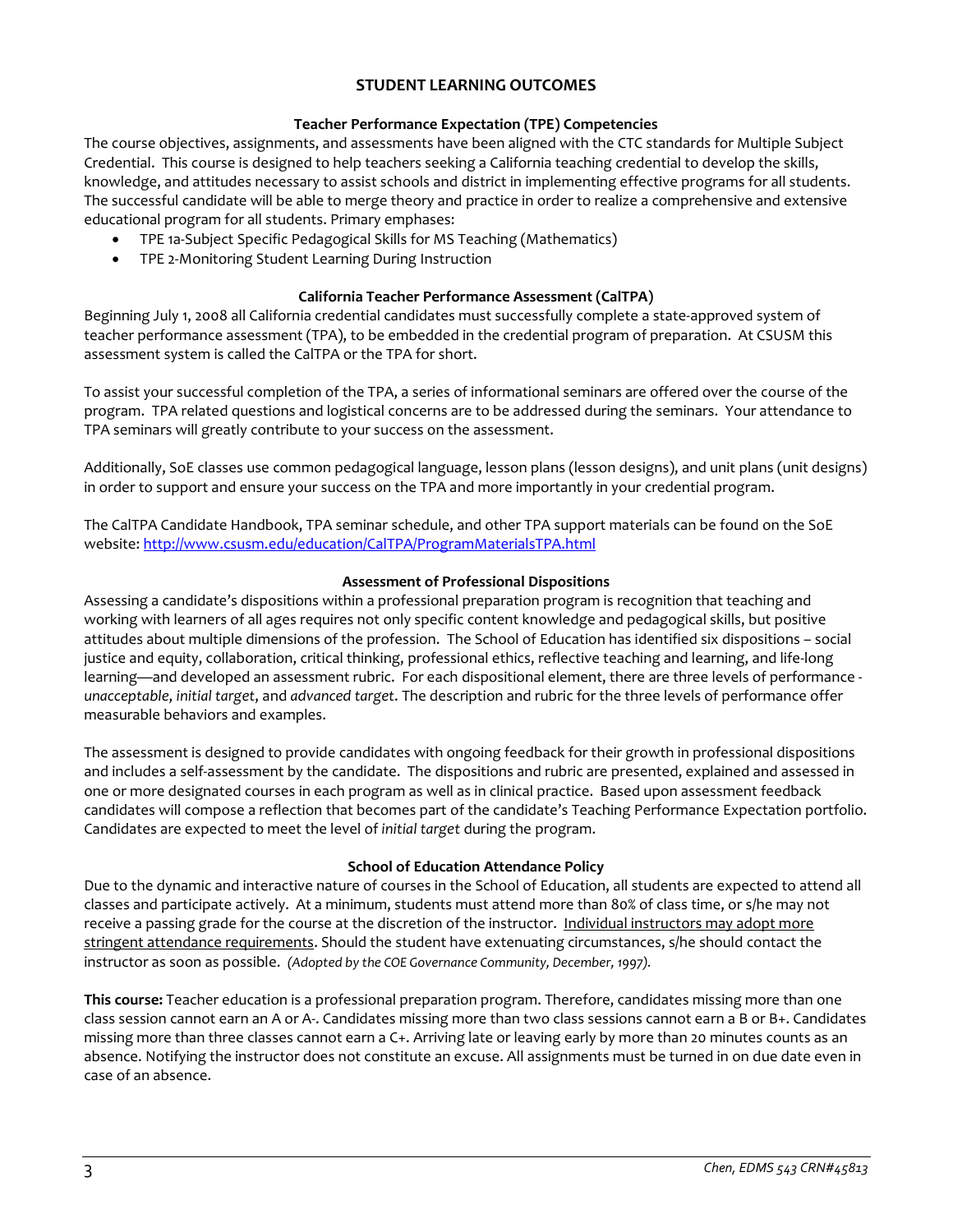#### **Students with Disabilities Requiring Reasonable Accommodations**

Students with disabilities who require reasonable accommodations must be approved for services by providing appropriate and recent documentation to the Office of Disable Student Services (DSS). This office is located in Craven Hall 4300, and can be contacted by phone at (760) 750-4905, or TTY (760) 750-4909. Students authorized by DSS to receive reasonable accommodations should meet with their instructor during office hours or, in order to ensure confidentiality, in a more private setting.

### **All University Writing Requirement**

The CSUSM writing requirement of 2500 words is met through the completion of course assignments. Therefore, all writing will be looked at for content, organization, grammar, spelling, and format. For this class please use APA Manual, 6th edition (see a guide at [http://owl.english.purdue.edu/owl/section/2/10/\)](http://owl.english.purdue.edu/owl/section/2/10/).

#### **CSUSM Academic Honesty Policy**

"Students will be expected to adhere to standards of academic honesty and integrity, as outlined in the Student Academic Honesty Policy. All written work and oral presentation assignments must be original work. All ideas/materials that are borrowed from other sources must have appropriate references to the original sources. Any quoted material should give credit to the source and be punctuated with quotation marks.

Students are responsible for honest completion of their work including examinations. There will be no tolerance for infractions. If you believe there has been an infraction by someone in the class, please bring it to the instructor's attention. The instructor reserves the right to discipline any student for academic dishonesty in accordance with the general rules and regulations of the university. Disciplinary action may include the lowering of grades and/or the assignment of a failing grade for an exam, assignment, or the class as a whole."

Incidents of Academic Dishonesty will be reported to the Dean of Students. Sanctions at the University level may include suspension or expulsion from the University.

#### **Plagiarism:**

As an educator, it is expected that each student will do his/her own work, and contribute equally to group projects and processes. Plagiarism or cheating is unacceptable under any circumstances. If you are in doubt about whether your work is paraphrased or plagiarized see the Plagiarism Prevention for Students website http://library.csusm.edu/plagiarism/index.html. If there are questions about academic honesty, please consult the University catalog.

### **Computer/Cell Phone Use during Class Sessions:**

You are encouraged to use a laptop computer or tablet in class when working on class assignments. However, you will need to save checking email or other personal computer use for time outside of class. Please refrain from texting in class. Most students find it disruptive when they are focusing on class activities or listening to presentations. Your kind consideration is greatly appreciated by all!

#### **Person-First Language:**

Use "person-first" language in all written and oral assignments and discussions (e.g., "student with autism" rather than "autistic student"). Disabilities are not persons and they do not define persons, so do not replace person-nouns with disability-nouns. Further, emphasize the person, not the disability, by putting the person-noun first.

### **Use of Technology:**

Students are expected to demonstrate competency in the use of various forms of technology (i.e. word processing, electronic mail, Moodle, use of the Internet, and/or multimedia presentations). Specific requirements for course assignments with regard to technology are at the discretion of the instructor. Keep a digital copy of all assignments for use in your teaching portfolio. All assignments will be submitted online, and some will be submitted in hard copy as well. Details will be given in class.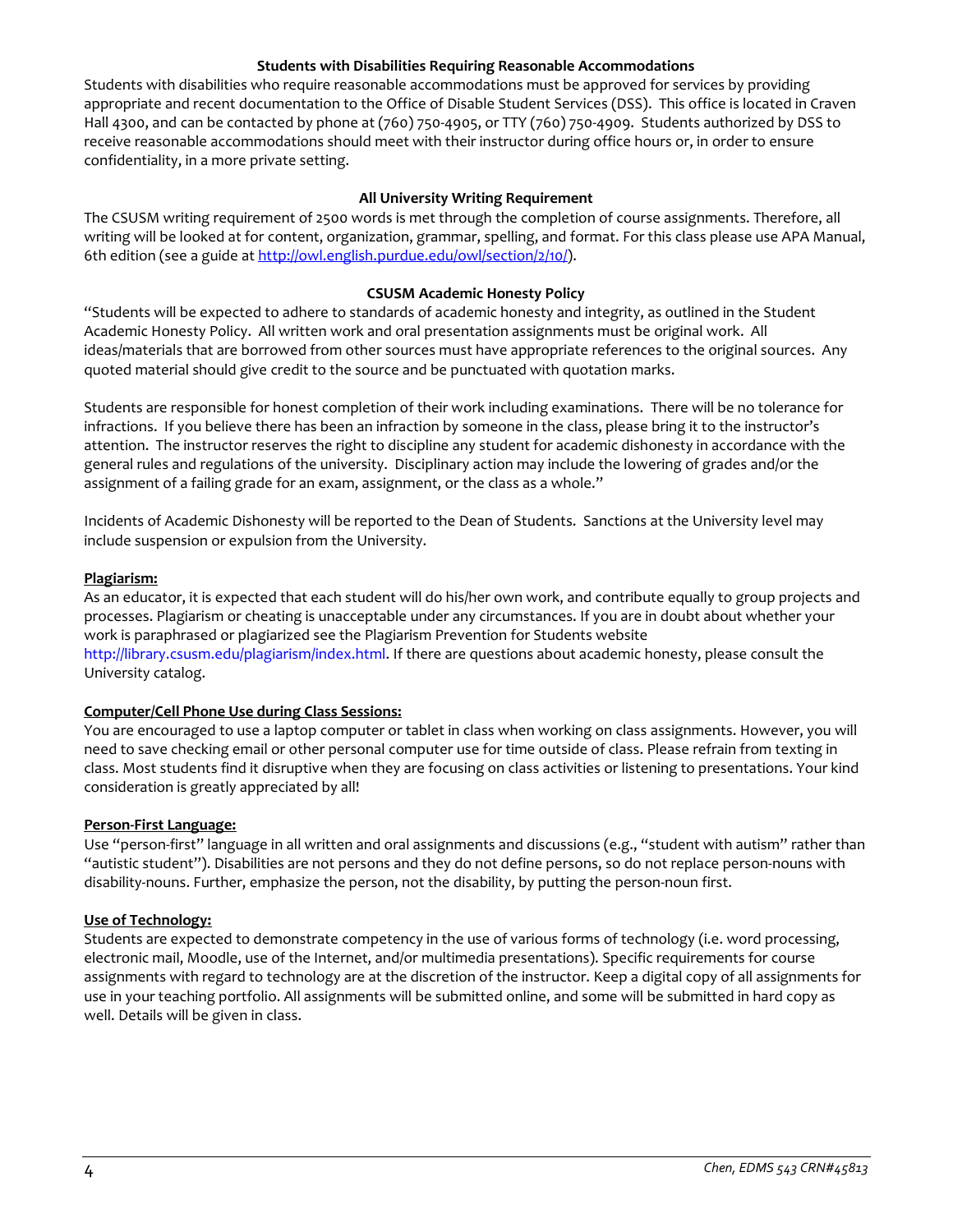### **Electronic Communication Protocol:**

Electronic correspondence is a part of your professional interactions. If you need to contact the instructor, e-mail is often the easiest way to do so. It is my intention to respond to all received e- mails in a timely manner. Please be reminded that e-mail and on-line discussions are a very specific form of communication, with their own nuances and etiquette. For instance, electronic messages sent in all upper case (or lower case) letters, major typos, or slang, often communicate more than the sender originally intended. With that said, please be mindful of all e-mail and on- line discussion messages you send to your colleagues, to faculty members in the School of Education, or to persons within the greater educational community. All electronic messages should be crafted with professionalism and care.

Things to consider:

- Would I say in person what this electronic message specifically says?
- How could this message be misconstrued?
- Does this message represent my highest self?
- Am I sending this electronic message to avoid a face-to-face conversation? In addition, if there is ever a concern with an electronic message sent to you, please talk with the author in person in order to correct any confusion.

#### **Course Requirements**

Teaching and learning require engaged and reflective participants. It is essential that you prepare carefully for class, be ready to discuss readings and assignments thoughtfully, and actively participate in all class activities. Here is a list of the assignments and requirements, followed by descriptions of each of them:

| Assignment                              | <b>Points</b> | <b>Due Date</b> |
|-----------------------------------------|---------------|-----------------|
| Mathematics autobiography               |               | 9/9             |
| Reflections                             | 15            | ongoing         |
| Lesson design                           | 15            | 9/23            |
| Mathematics learning activity           | 20            | varies          |
| Clinical student interview              | 10            | 9/30            |
| Online modules                          | 10            | 10/7 & 10/11    |
| Assessment of problem solving           | 15            | 10/21           |
| Professional dispositions/participation | 15            | ongoing         |

*Mathematics Autobiography*—This assignment will not be graded but will count as part of your participation grade. This assignment has three components:

- (a) Make a drawing of what comes to mind when you think about mathematics (i.e., what mathematics is to you?). Provide a brief explanation of your drawing.
- (b) Define a mathematician. Write a one-paragraph definition. USE YOUR OWN WORDS AND DEFINITION. Do not use a dictionary or Wikipedia.
- (c) Write a 2-page reflection (double-spaced) on your experience as a mathematics student (you can start at Kindergarten if you wish!). Position yourself concerning how "good" you are in math. Discuss your feelings about math and your perception of yourself as a math learner. Did you feel you were an active participant in your math classes, or you felt that you were mostly an outsider? Did you see personal meanings/purposes in math or just to get a grade and move on?

*Reflections*—Each week you will reflect on the readings, observations, or our class activities. You will submit a reflection *prior to class*. The focus will be on how you make sense of the information rather than a summary. The purpose of the reflections is to prepare you for class discussion and to reflect on your own experiences, beliefs, and theories about mathematics education. There will be time for discussion of the readings so it is imperative that you do the readings each week. The way in which you are asked to reflect may change week to week.

*Lesson Design*—You will work with peers and collaboratively design a problem-based math lesson. The lesson needs to be aligned with Van de Walle's "teaching through problem solving" framework and require a higher-level cognitive demand. You are encouraged but not required to implement the lesson in your practicum/clinical teaching classroom.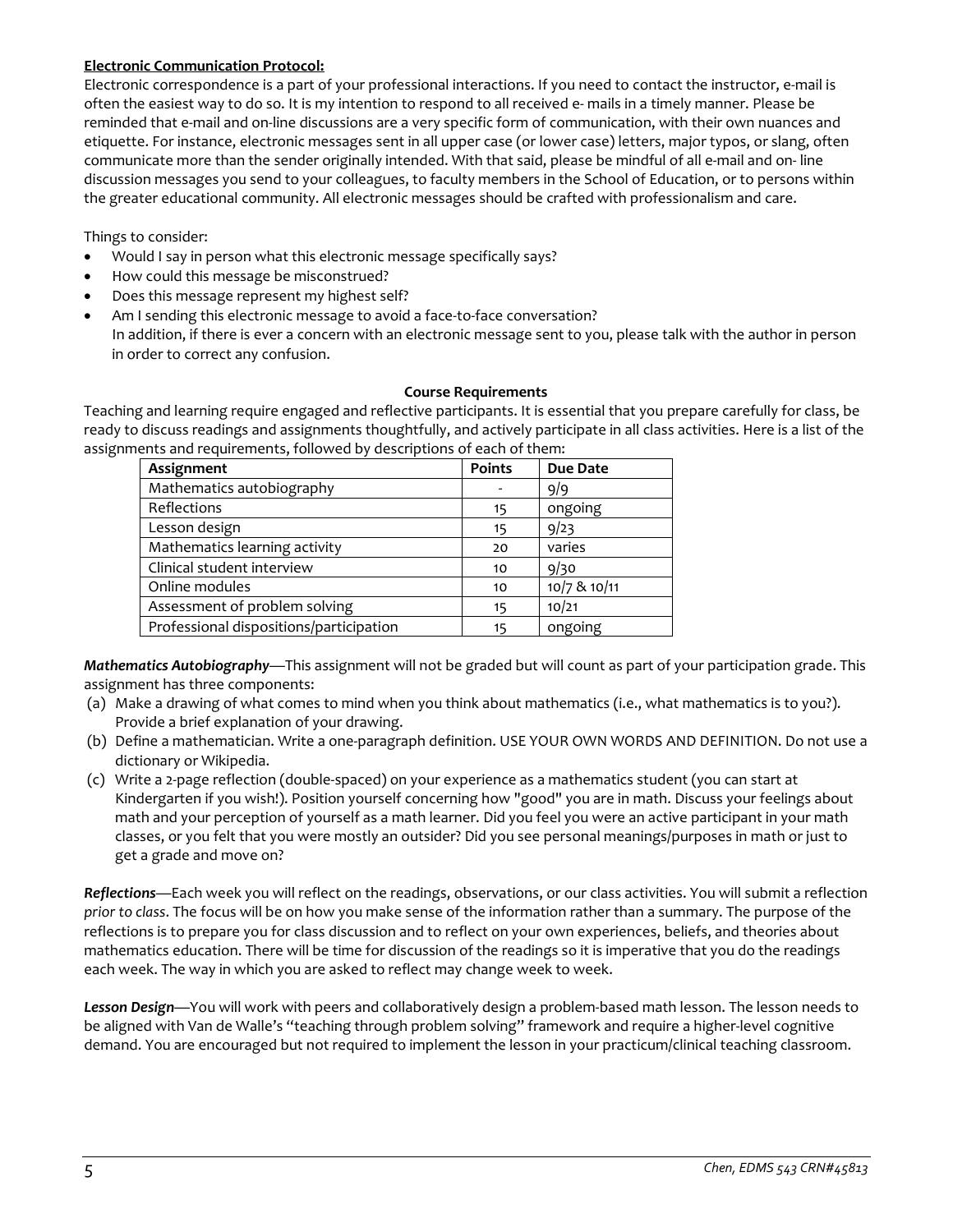*Mathematics Learning Activity (MLA)*. The purpose of this assignment is to provide you with opportunities to (1) experience teaching a math activity in a small group setting, (2) reflect on student learning, (3) set up learning centers in a classroom and rotate students through various activities.

## Part I. Group work (10 points)

This portion of the assignment will be completed with a small group of 4-5 members. Each group will select a math topic in K-8 curriculum and be responsible for presenting activities from the correspondent chapters in the textbook. Choose the activities that help the class understand the big ideas in the chapters and that demonstrate various instructional strategies. Your goal is to engage your peer teacher candidates in advancing their understanding of the key ideas, frameworks, effective teaching strategies, and so on in the chapters. Each member of your group will select an activity from the assigned chapters and then teach the activity in our class (see course schedule) in a learning center type format. If you do not like any activity in the chapters, you are welcome to design your own activity. In either case, your activity should be planned and/or adapted to show **evidence of higher-order thinking** (no bingo games!). Each individual activity should take about 7-10 minutes. Therefore, if the activity in the text is too short or too long, you need to adapt it to fit the time frame.

For example, if your group has 5 members, there will be 5 math activities. Your group will set up 5 learning centers. Each of you will do your activity at a learning center. The rest of the class will form into 5 groups, and they will rotate through the 5 learning centers/activities. It means that you have the opportunity to do your activity 5 times, and chances are you will modify the activity to meet the participants' needs.

## Part II. Individual work (10 points)

You will implement and videotape your MLA to the students (may range from a small group to entire class) in your practicum/clinical practice class. Be prepared to discuss modifications made to your activity based on your "experience" teaching it in the 543 class. You will review the video and submit a reflection on the implementation of your MLA and student learning. You also need to submit the video.

You may be asked to share your MLA implementation by means of an oral presentation, in which you will show the video, discuss student learning, and answer questions from the audience.

*Online Modules*—There will be a few online sessions. You need to complete a learning module for each online session. The modules will be posted on Cougar Courses.

*Assessment of Problem Solving*—This assignment is intended for group work. Your group will analyze and sort students' solution strategies to a math problem based on the effectiveness of strategies or levels of understanding.

- Stage 1: Collecting students' problem solving strategies. You will pose a math problem to a whole class of students and collect their solution strategies. Or you can obtain students' problem solving strategies from your cooperating teacher.
- Stage 2: Interpreting students' understanding and problem solving skills. You will analyze and sort students' solution strategies into 3 to 4 categories/levels of understanding and effectiveness of strategies. Choose a student from each category/level whose work represents that category/level.
- Stage 3: Reporting. Your group will write and submit a report containing: (1) the problem; (2) an overall summary of student performance; (3) categories or levels of student work; (4) which 3 or 4 students or groups will you choose to represent the categories/levels; (5) why do you choose these students? (6) implications for instruction; and (7) a concluding remark on the assessment process: what worked and what could be done differently? The report should not exceed 3 pages. Attach copies/scans of the chosen students' work.

*Clinical Student Interview* – The purpose is to gain insight into students' mathematical thinking and understanding, to learn how to effectively pose questions and interpret the meaning of students' responses, and to provide you with an opportunity to interact with students. You will conduct a clinical interview with a student to assess his or her understanding of mathematics and problem solving skills. Sample interview questions are provided, but you are encouraged to use your own invention with instructor approval. You will pose mathematical problems/tasks for the student to solve and will ask the student to explain his or her thinking so you may gain insight into his or her mathematical understanding and strategies. You need to submit a 2-page reflective report. Please also include the student's written work (if available). You can work with a peer in the interviewing process, but each needs to write his/her own report. In addition, you may need to share/present your interview findings in class. See the Student Interview Guidelines and a sample interview report on Cougar Courses.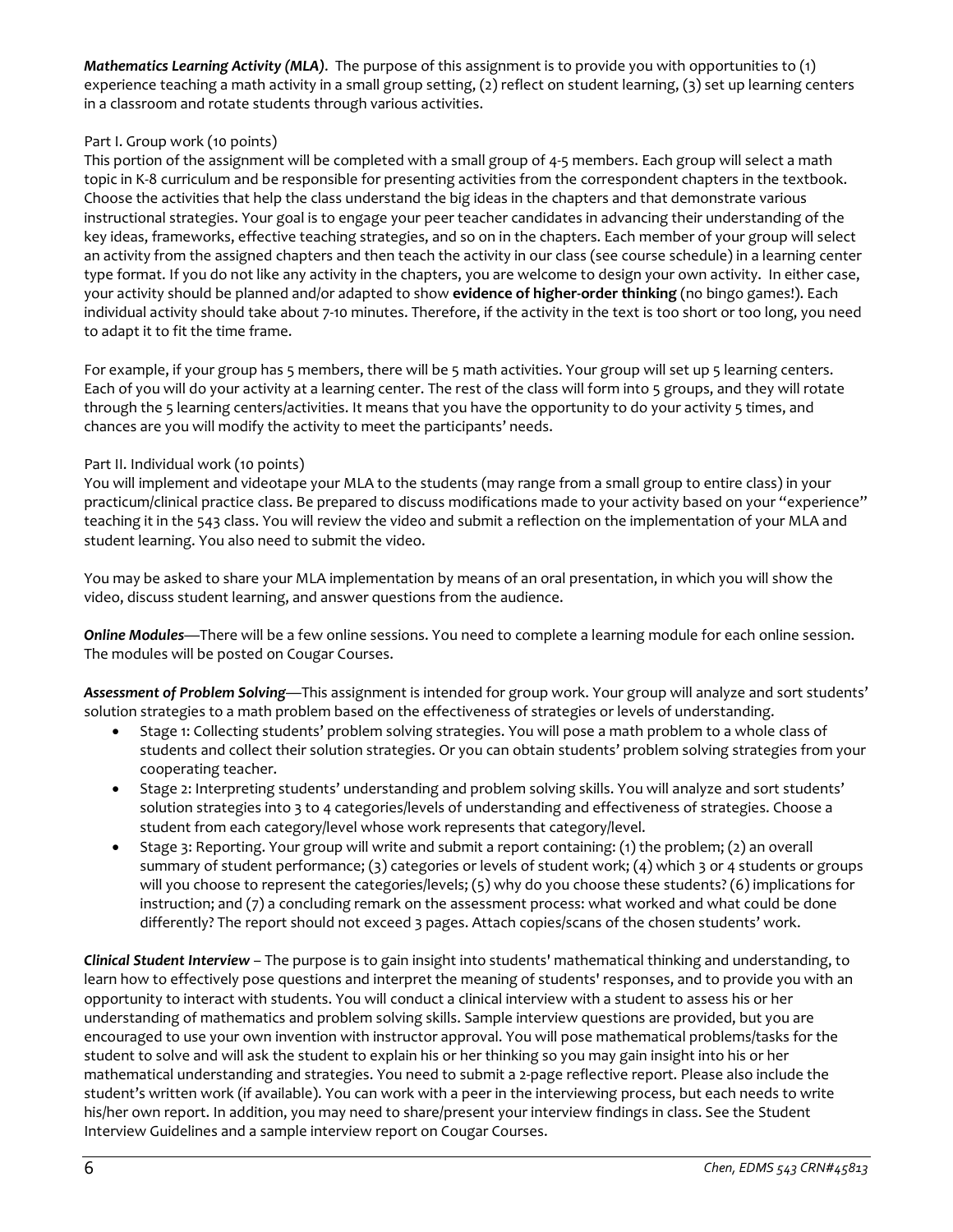*Professional Dispositions & Participation*—You are expected to actively participate in in-class and online discussions, group work, presentations, and hands-on activities throughout the course. A positive professional disposition includes a willingness to consider and discuss new ideas objectively, curiosity, perseverance, and seriousness about improving one's self as a teacher. It can also include a sense of humor and social intelligence (e.g., the tact and ability to make others feel comfortable and to contribute).

## **Assignment Policy**

All assignments, requirements, due dates, and scoring rubrics will be available through Cougar Courses. You are responsible to track your grades and progress in the course. In order to successfully complete this course, all assignments must be completed at an acceptable level noted on assignment directions and rubrics. Each written assignment is expected to have a clear organizational presentation and be free of grammar, punctuation, or spelling errors. There will be a reduction in points for the above-mentioned errors.

All assignments are due by 11pm on the due date. Late assignment policy: -1 one day late, -2 two days late, -3 three days late, and so on. After a week, no assignments will be accepted. If extraordinary circumstances occur, please contact the instructor.

#### **Grading Standards**

| Final grades are calculated on the standard of: |                                                                                                                    |                  |               |
|-------------------------------------------------|--------------------------------------------------------------------------------------------------------------------|------------------|---------------|
| A: 93% - 100%                                   | A-: 90% - 92%                                                                                                      | B+: 87% - 89%    | B: 83% - 86%  |
| $B - 80\% - 82\%$                               | C+: 77% - 79%                                                                                                      | $C: 73\% - 76\%$ | C-: 70% - 72% |
| $D: 60\% - 69\%$                                | F: below 60                                                                                                        |                  |               |
|                                                 | Failure to complete this course with a grade of C+ or higher will prohibit a teacher candidate from continuing the |                  |               |

teaching credential program.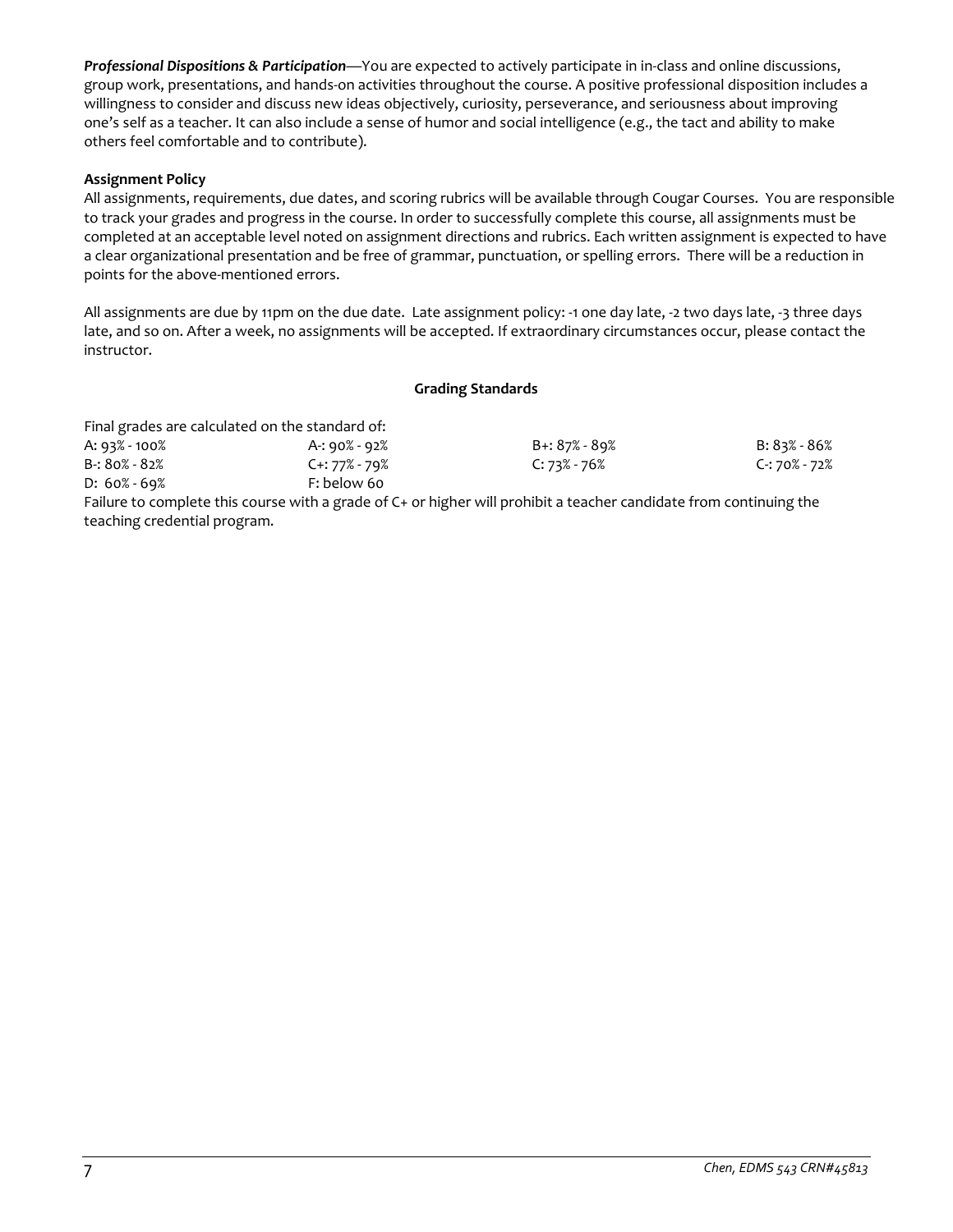# **Tentative Course Schedule**

The dynamic nature of teaching and learning makes it hard to establish a set schedule. Please note that modifications will likely to occur at the discretion of the instructor.

| <b>Date</b> | Session, Topics, & Essential Questions                                             | <b>Reading &amp; Assignments</b> |
|-------------|------------------------------------------------------------------------------------|----------------------------------|
| 8/26        | 1. Building a math learning community                                              | Course syllabus                  |
|             | - Course overview                                                                  |                                  |
|             | - Characteristics of an effective math classroom                                   |                                  |
|             |                                                                                    |                                  |
|             | 2. Challenging students with rich math tasks                                       | Van de Walle et al. ch 2         |
|             | - Different levels of cognitive demand of math tasks                               |                                  |
|             | - MLA & learning centers                                                           |                                  |
| 9/9         | 3. Unpacking math standards                                                        | CA Common Core State             |
|             | - Common Core State Standards                                                      | Standards                        |
|             | Planning time for math standards activity-bring your laptop or tablet.             | Van de Walle et al. ch 1, 3      |
|             |                                                                                    | <b>Reflection 1</b>              |
|             | 4. Lesson design: Teaching through problem solving (1)                             |                                  |
|             | - The art of listening to students and asking good questions                       | Math autobiography               |
|             | - Designing and selecting math tasks for higher-order thinking                     |                                  |
| 9/16        | 5. Teaching through problem solving (2)                                            | Van de Walle et al. ch 4, 5      |
|             | - Designing problem-based lessons                                                  |                                  |
|             | Lesson plan workshop: Bring ideas & materials                                      | <b>Reflection 2</b>              |
|             | <b>Math standards presentations</b>                                                |                                  |
|             |                                                                                    | <b>Math standards PPT</b>        |
|             | 6. Assessment of students' thinking in mathematics                                 |                                  |
|             | - Assessment strategies and their purposes                                         |                                  |
|             | - Rubrics and scoring                                                              |                                  |
| 9/23        | 7. Introduction to Cognitively Guided Instruction (CGI)                            | Van de Walle et al. ch 8, 9,     |
|             | What are some types and structures of math problems? How do students               | 10, 11                           |
|             | solve problems? How do we help children develop number sense?                      |                                  |
|             | MLA group 1 presentation (ch 8, 9)                                                 | <b>Reflection 3</b>              |
|             | 8. Students as young mathematicians                                                | Lesson design                    |
|             | - Developing number sense                                                          |                                  |
|             | - Affective factors in math learning                                               | MLA (if ready)                   |
|             | MLA group 2 presentation (ch 10, 11)                                               |                                  |
| 9/30        | 9. Using models for teaching & learning whole numbers                              | Van de Walle et al. ch. 12, 13   |
|             | How do we provide opportunities for hands-on explorations of mathematics?          | <b>Reflection 4</b>              |
|             | How can manipulatives help or fail to help children construct math ideas?          |                                  |
|             | MLA group 3 presentation (ch 12, 13, 19, 20)                                       | <b>Student interview</b>         |
|             | 10. Lesson & MLA presentations and discussion                                      | MLA (if ready)                   |
|             | How can we maintain the intended cognitive level of a math task? How do we         |                                  |
|             | collect evidence of learning as a means for in-depth reflection on the             |                                  |
|             | effectiveness of instructional strategies?                                         |                                  |
| 10/7        | 11. Online session: Differentiation                                                | Van de Walle et al. ch. 6, 15,   |
|             | Complete the differentiation module on Cougar Courses by October 7 <sup>th</sup> . | 16                               |
|             |                                                                                    |                                  |
|             | 12. Online session                                                                 |                                  |
|             | Complete the fraction module on Cougar Courses by October 11 <sup>th</sup> .       |                                  |